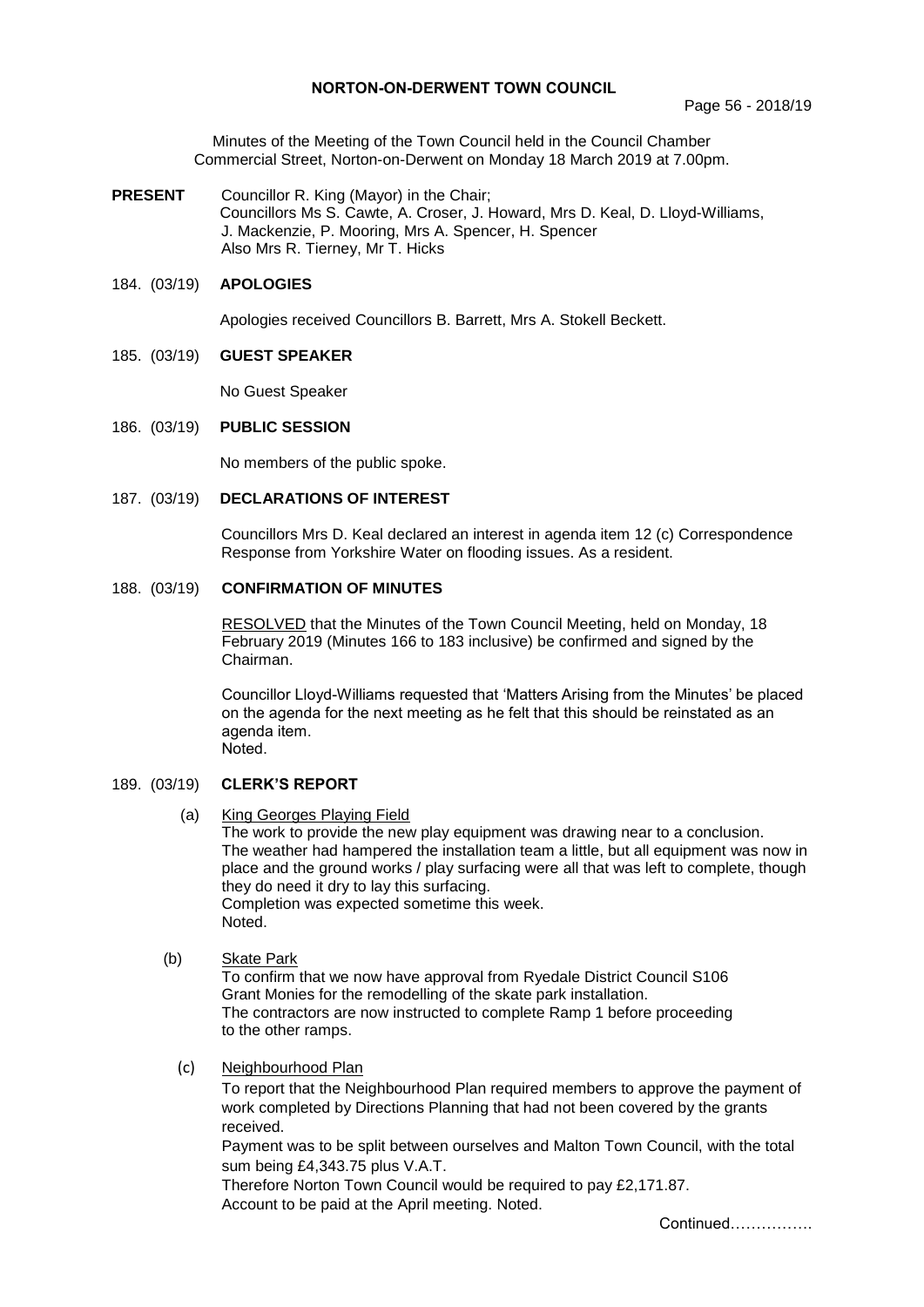## 190. (03/19) **TOWN MAYOR'S REPORT**

### **Skatepark**

The Mayor reported on a meeting with the Deputy Clerk and the manufacturer of the new skatepark ramp, to discuss the refurbishment of the first skate park ramp and seeing this to satisfactory completion before proceeding with the others. Funding was now available.

### Norton Hive

The Mayor had a meeting with the Norton Hive (Library) Trustees to get a better understanding of the parking issues and the operation of the automatic number plate recognition system.

Whilst the implementation of this had caused a few problems, the Mayor now understood their situation more fully and encouraged residents to join the library to take advantage of their extensive facilities and the free three hour parking that came with membership.

#### Stables Visit

The Mayor together with other councillors visited the new Declan Carrol Stables on Langton Road, Norton, and had a most insightful and enjoyable visit and thanked Mr Carrol for his time.

### Watts Quarry

The Mayor was aware that an invitation was to be extended to council members to visit the quarry at the time of their next rock blasting, this was likely to be mid April. Members wishing to attend were asked to contact the Mayor.

# 191. (03/19) **FINANCIAL MATTERS**

## (a) Accounts paid and for payment

The Clerk reported that accounts nos. 204 to 208 inclusive, amounting to £7,302.23 had been paid since the last meeting of the Council. RESOLVED that account nos. 209 to 213 inclusive, amounting to £1,027.76 be paid. Cheques were drawn and signed accordingly.

- (b) Financial report The Clerk's financial report for the period 01.02.19 to 28.02.19 was received.
- (c) Budgetary monitoring The Clerk's report for the period ending 28 February 2019 was received.

# 192. (03/19) **PLANNING MATTERS**

(a) Planning applications referred to the Town Council by Ryedale District Council, for comment and/or recommendation were dealt with as follows: -

| 19/00204/FUL | Installation of replacement uPVC windows in flats 1A-1D<br>1A to 1D East Road, Norton, YO17 9JP<br><b>RESOLVED Recommend Approval</b>                                                                      |
|--------------|------------------------------------------------------------------------------------------------------------------------------------------------------------------------------------------------------------|
| 19/00269/FUL | Installation of uPVC windows to 26no. flats to replace existing uPVC<br>windows<br>1 to 47 Crown Grove, Norton, YO17 9BP<br><b>RESOLVED Recommend Approval</b>                                             |
| 19/00225/FUL | Change of use from equestrian storage building to form a commercial<br>document storage building (Use Class B8)<br>Barn at Wold House Bungalow, Langton Road, Norton<br><b>RESOLVED Recommend Approval</b> |

Continued…………….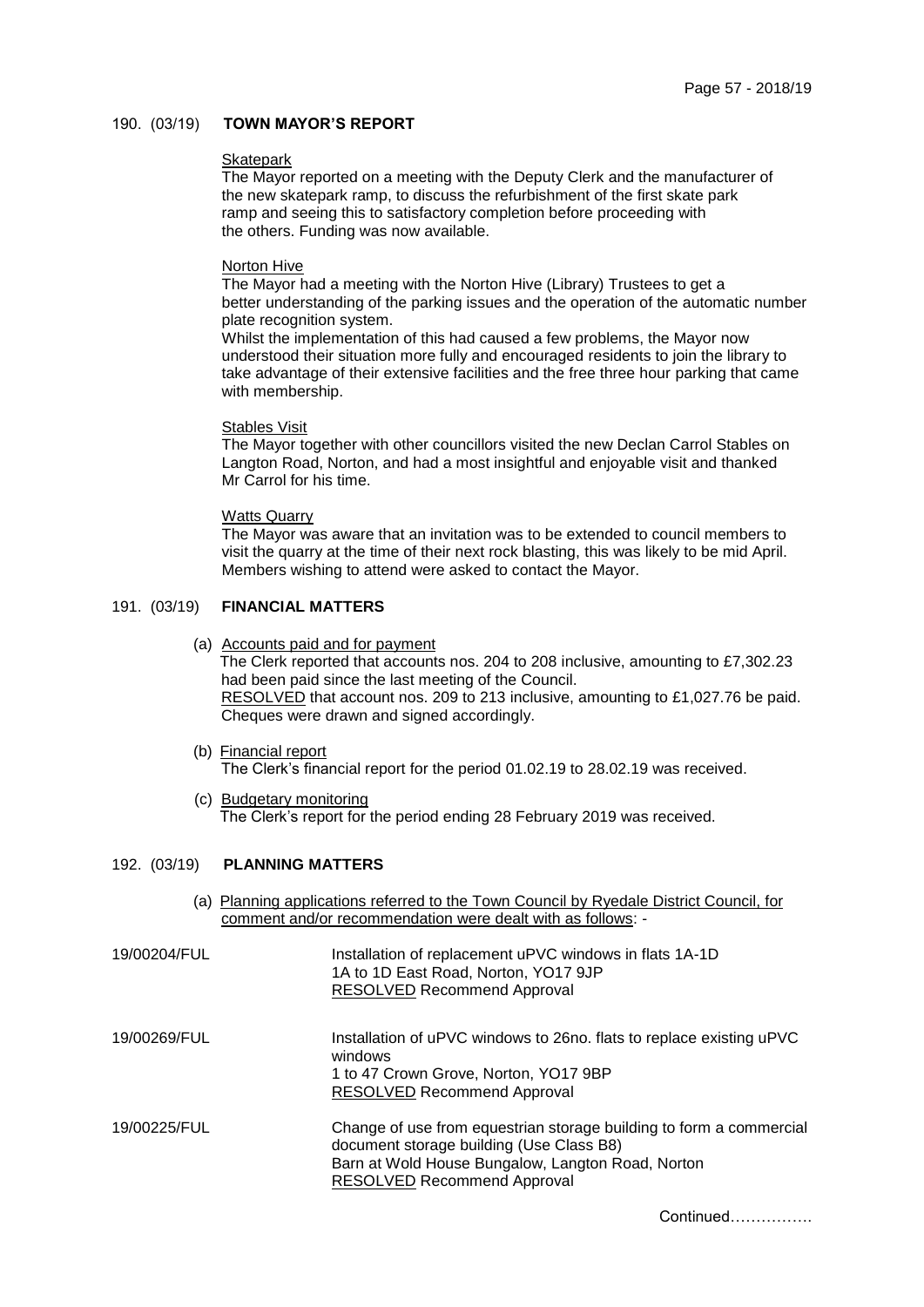## 192. (03/19) **PLANNING MATTERS** (continued)

| 19/00226/73M             | Variation of Condition 04 and 11 of refusal 15/00099/MOUT dated<br>22.02.2015 as allowed by appeal ref APP/Y2736/W15/3136233 dated<br>22.07.2016 – replacement access arrangements drawing no. 14531-<br>002-Revision P1 by drawing no. 200 and removal of the requirement<br>for a public charging point.<br>Land to the North of Sutton Grange, Langton Road, Norton<br>RESOLVED Recommend Approval, but that the charging points<br>provided for the individual dwellings are 7kw and not 3kw. |
|--------------------------|---------------------------------------------------------------------------------------------------------------------------------------------------------------------------------------------------------------------------------------------------------------------------------------------------------------------------------------------------------------------------------------------------------------------------------------------------------------------------------------------------|
| (b)                      | To receive decisions notified by Ryedale District Council.                                                                                                                                                                                                                                                                                                                                                                                                                                        |
| Approved<br>18/01366/FUL | Change of use of former garage site for use as temporary car park<br>(3 vears)<br>ATS Euromaster, Commercial Street, Norton.                                                                                                                                                                                                                                                                                                                                                                      |
| (c)                      | To receive a report to the District Council Planning Committee with regard to the<br>Proposed Petrol Filling Station on Welham Road.                                                                                                                                                                                                                                                                                                                                                              |

Members were concerned that the report, which detailed the decision of BP Forward Planning to appeal the refusal of application 17/01249/FUL, was recommending that the District Council did not contest the appeal. It was felt that with the risk of flooding and the increase in congestion in the vicinity of

the application the District Council should contest the appeal, and all members were urged to attend the Planning Meeting on Tuesday the 19 March. Noted.

# 193. (03/19) **NEW PHOTOCOPIER**

Members received a report on various options for a new photocopier, the report outlined the advantages and disadvantages of both A3 and A4 copiers along with costs for both. RESOLVED to accept the quotation from Direct Imaging Malton for a Utax 2506ci A3 colour, print, scan, duplex, auto feeder in the sum of £1,705.00, along with a service agreement to include all consumables and all service call outs. Mono @0.35p Colour @3.5p.

## 194. (03/19) **LABYRINTH**

.

Members discussed the labyrinth at the riverside fields and felt that it was worth making further investigations into the possibility of making a permanent one. With possible costings and subject to permission from the land owner and for it to be satisfactory for the grass cutters. To be brought back for a future meeting.

# 195. (03/19) **ELECTIONS – PURDAH ADVICE**

Members received an extract from the Local Government Association 2019, on what purdah means in practice for local councils and councillors. Noted.

Continued…………….